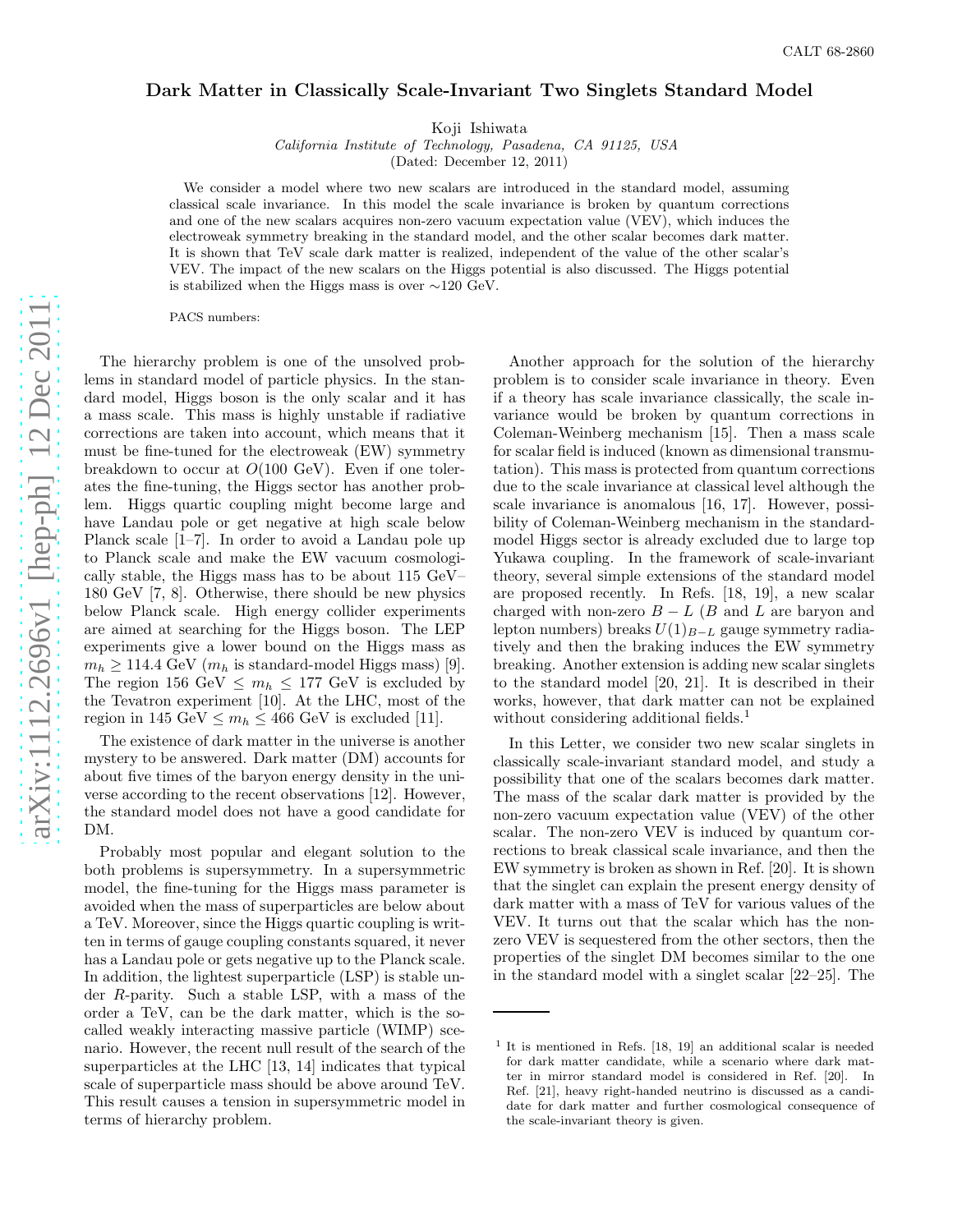impact of the new scalars on Higgs potential is also discussed. The Higgs lower mass bound from the stability of the Higgs potential gets smaller and it turns out to be 120–125 GeV due to the existence of the new scalars.

Let us start off with the framework of our model. We consider the theory which has scale invariance at classical level, *i.e.* there is no mass term in Lagrangian. In addition to the Higgs boson, we introduce two real new standard-model singlet scalars,  $\phi_1$  and  $\phi_2$ , in scalar sector. Then, the renormalizable potential of the scalar sector is written as

$$
V = \frac{1}{8}\lambda_1\phi_1^4 + \frac{1}{8}\lambda_2\phi_2^4 + \frac{1}{4}\kappa_{12}\phi_1^2\phi_2^2 + \frac{1}{2}\lambda_H(H^{\dagger}H)^2
$$
  
+ 
$$
\frac{1}{2}\kappa_{H1}H^{\dagger}H\phi_1^2 + \frac{1}{2}\kappa_{H2}H^{\dagger}H\phi_2^2,
$$
 (1)

where  $H$  is Higgs doublet. Here we assume  $Z_2$  symmetry, *i.e.* the potential is invariant under  $\phi_2 \rightarrow -\phi_2$ . Then a term, such as  $\phi_1 \phi_2 H^{\dagger} H$ , is forbidden. As to couplings, we consider all the couplings are positive, except for  $\kappa_{H1}$ . However, a sizable negative value for  $\kappa_{H1}$  might cause instability of the potential. Thus, in this Letter, we assume very small  $|\kappa_{H1}|$ . In addition, we limit our study in the region where all the couplings are under control in perturbation up to Planck scale.

First let us focus on the new scalars. Even  $\kappa_{12} > 0$ , the spontaneous breakdown of scale invariance would be induced by quantum corrections. Either  $\phi_1$  or  $\phi_2$  could have a VEV. For the EW symmetry breakdown in the standard model sector (by the negative  $\kappa_{H1}$ ), we consider the case where  $\phi_1$  gets the non-zero VEV. The evaluation of the VEV is performed by the use of renormalization group (RG) improved potential at one-loop level [26]:

$$
V = \frac{1}{8}\lambda_1(t)\phi_1^4 + \frac{1}{8}\lambda_2(t)\phi_2^4 + \frac{1}{4}\kappa_{12}(t)\phi_1^2\phi_2^2 + \cdots,
$$
 (2)

where  $t = \log(\mu/M)$ . Here  $\mu$  is renormalization scale and M is arbitrary scale. The RG equations at one-loop level for  $\lambda_1$ ,  $\lambda_2$  and  $\kappa_{12}$  are given by

$$
16\pi^2 \frac{d\lambda_1}{dt} = 9\lambda_1^2 + \kappa_{12}^2 + 4\kappa_{H1}^2, \tag{3}
$$

$$
16\pi^2 \frac{d\lambda_2}{dt} = 9\lambda_2^2 + \kappa_{12}^2 + 4\kappa_{H2}^2, \tag{4}
$$

$$
16\pi^2 \frac{d\kappa_{12}}{dt} = 4\kappa_{12}^2 + 3\kappa_{12}(\lambda_1 + \lambda_2) + 4\kappa_{H1}\kappa_{H2}.
$$
 (5)

The RG equations for the other couplings are given in Appendix. Hereafter we take  $M = \langle \phi_1 \rangle$ .  $(\langle \phi_1 \rangle)$  denotes the VEV of  $\phi_1$ .) For the evaluation to find stationary point where  $\phi_1$  has the VEV (and  $\langle \phi_2 \rangle = 0$ ), taking  $\mu = \phi_1$ is a good approximation. Then  $\frac{\partial V}{\partial \phi_1}|_{\phi_1 = (\phi_1)} = 0$  gives a condition,

$$
\left[\frac{d\lambda_1}{dt} + 4\lambda_1\right]\Big|_{t=0} = 0,\tag{6}
$$

and it leads to

$$
\lambda_1(0) \simeq -\frac{1}{64\pi^2} (\kappa_{12}^2(0) + 4\kappa_{H1}^2(0)).
$$
 (7)

Consequently, the mass parameter of  $\phi_1$  is calculated by the second derivative of the potential with respect to  $\phi_1$ at  $\phi_1 = \langle \phi_1 \rangle$ :

$$
m_{\phi_1}^2 = \left. \frac{\partial^2 V}{\partial^2 \phi_1} \right|_{t=0}
$$
  
\n
$$
\simeq -2\lambda_1(0)M^2
$$
  
\n
$$
\simeq \frac{1}{32\pi^2} (\kappa_{12}^2(0) + 4\kappa_{H1}^2(0))M^2.
$$
 (8)

Therefore, the negative value of  $\lambda_1(0)$  gives the right sign for the mass term of  $\phi_1$ . One may wonder the negative  $\lambda_1(0)$  would induce a deeper minimum at some higher scale. However, since  $|\lambda_1(0)|$  is required to be small enough (see Eq. (7)), the potential is stabilized.

The important aspect of the spontaneous symmetry breaking in  $\phi_1$  sector is that the symmetry breaking also induces the EW symmetry breakdown in the Higgs sector. By replacing  $\phi_1$  as  $M + \phi_1$  in the potential, relevant terms for the EW symmetry breaking are given by

$$
V = \frac{1}{2}\lambda_H (H^{\dagger}H)^2 + \frac{1}{2}\kappa_{H1}M^2H^{\dagger}H + \cdots. \tag{9}
$$

Then it is seen that the EW symmetry is broken (by the negative  $\kappa_{H1}$ ). In the evaluation of the Higgs VEV, taking renormalization scale to be the Higgs field is a good approximation. Then  $\lambda_H$  and  $\kappa_{H1}$  relates at the scale of  $\mu = v$  ( $v \approx 246$  GeV) as

$$
\mu_h^2(t_v) = -\kappa_{H1}(t_v)M^2.
$$
 (10)

Here  $\mu_H^2(t) = \lambda_H(t)v^2$  and  $t_v = \log(v/M)$ .

Due to the VEVs of  $\phi_1$  and Higgs, both fields mix with each other. Pluging  $H = (v + h)/\sqrt{2}$  (h is Higgs field) in the potential, the mass terms for the mixed states are

$$
V_{h\phi_1}^{\text{mass}} = \frac{1}{2} \left( \phi_1 \ h \right) \left( \frac{m_{\phi_1}^2}{\Delta m^2} \frac{\Delta m^2}{\mu_h^2} \right) \left( \frac{\phi_1}{h} \right), \quad (11)
$$

where  $\Delta m^2 = \kappa_{H1} v M$ . Then the mass eigenstates, denoted as  $s_a$  and  $s_b$ , are parametrized as

$$
\begin{pmatrix} s_a \\ s_b \end{pmatrix} = \begin{pmatrix} \cos \theta_s & \sin \theta_s \\ -\sin \theta_s & \cos \theta_s \end{pmatrix} \begin{pmatrix} \phi_1 \\ h \end{pmatrix}.
$$
 (12)

Here and hereafter we take  $m_{s_a} < m_{s_b}$  ( $m_{s_a}$  and  $m_{s_a}$ are masses of  $s_a$  and  $s_b$ , respectively) without loss of generality. When  $m_{s_a}$  < 114.4 GeV, the mass of  $s_a$  would be constrained by the LEP experiment. The constraints are given by in terms of  $\xi^2 = (g_{sZZ}/g_{HZZ}^{\text{SM}})(g_{sZZ}$  is new scalar-Z-Z coupling and  $g_{HZZ}^{\rm SM}$  is h-Z-Z coupling in the standard model) [9]. In our case it is equal to  $\sin^2 \theta_s$  and the scalar which has  $\xi \gtrsim 0.01$  is constrained when it is lighter than 114.4 GeV. Thus we calculate  $\xi^2$  to evaluate the constraints by the LEP. On the other hand,  $\phi_2$  does not mix with the other scalars. Its mass is induced by the  $\langle \phi_1 \rangle$ , and it is easily obtained as

$$
m_{\phi_2}^2 = \frac{1}{2} \kappa_{12}(0) M^2.
$$
 (13)

Therefore,  $m_{\phi_2} \gg m_{s_a}$ ,  $m_{s_b}$  is expected in our scenario.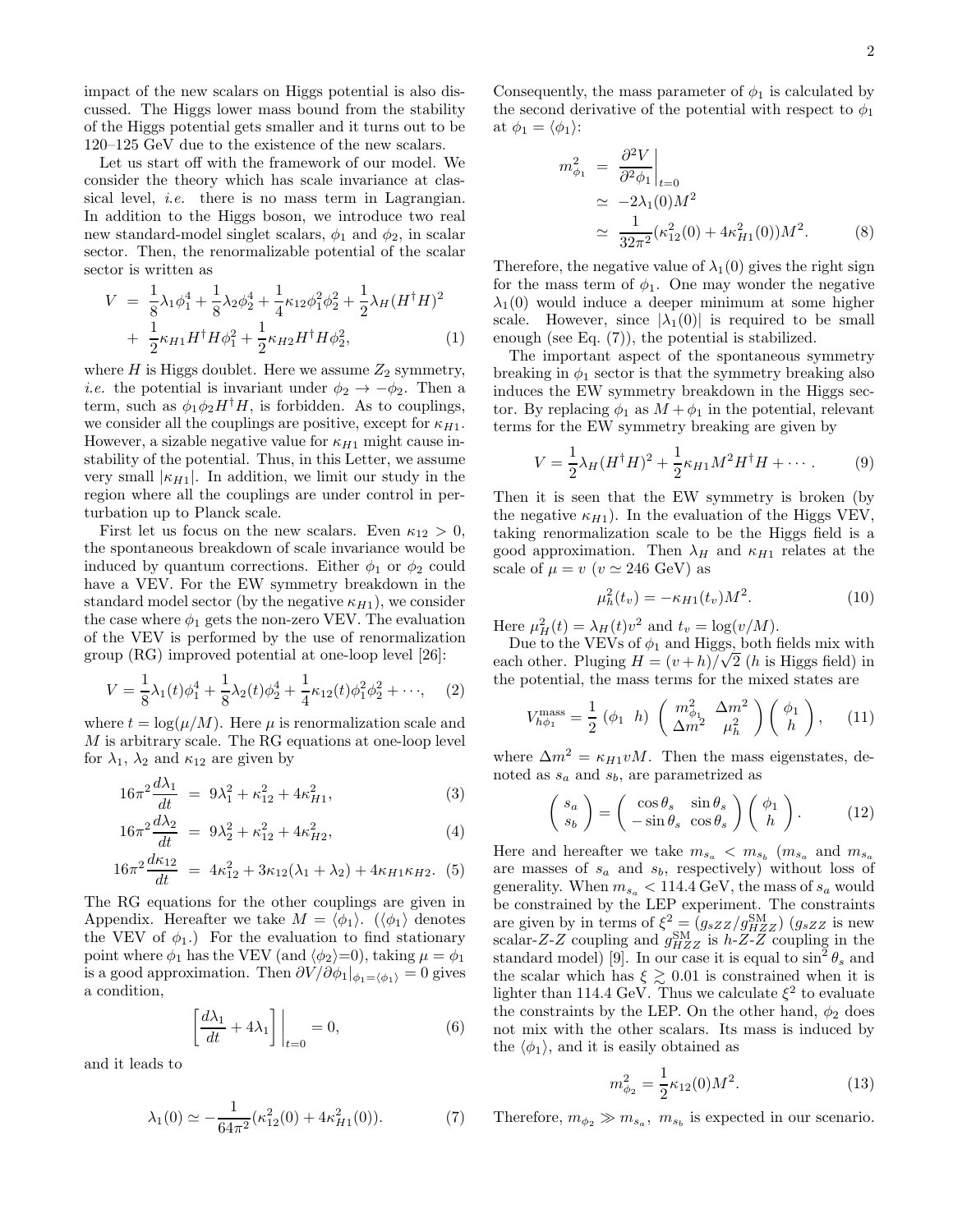

FIG. 1: Masses of  $s_a$ ,  $s_b$  and  $\phi_2$  (left vertical axis) and  $\kappa_{12}$  (right vertical axis) as the function of  $\kappa_{H2}(\mu = m_{\phi_2})$ . Here we take  $\mu_h(t_v) = 130 \text{ GeV}$  and  $|\kappa_{H1}(t_v)| = 10^{-5}$  (left panel),  $10^{-8}$  (right panel). Light green shaded region shows that the lightest scalar becomes tachyon, while in dark purple shaded region  $\kappa_{H2}$  has Landau pole.

Now we are ready to discuss phenomenological aspects of our model. Since the  $Z_2$  symmetry for  $\phi_2$  is unbroken,  $\phi_2$  is stable and becomes a good candidate for dark matter. In the early universe,  $\phi_2$  is produced thermally and the relic abundance is determined by its annihilation cross section. The annihilation cross section depends on  $\kappa_{12}$ ,  $\kappa_{H2}$  and  $\langle \phi_1 \rangle$ . Relevant processes are  $\phi_2 \phi_2 \rightarrow s_a s_a$ ,  $s_b s_b$ ,  $s_a s_b$ ,  $WW$ ,  $ZZ$  and  $f\bar{f}$ . (Here f stands for standard-model fermion.) When  $\kappa_{H2}$  is negligible, main process which contributes the annihilation is  $\phi_2\phi_2$  to the scalar pairs. In such a case, however, the annihilation cross section is too small, which leads to overclosure of the universe. Therefore we consider finite value of  $\kappa_{H2}$ , which allows the annihilation channels to the standard-model gauge bosons and fermion pairs. In our model, when  $\kappa_{H1}$ ,  $\kappa_{H2}$  and  $\kappa_{12}$  are fixed for a given value of  $\mu_h$ , all the mass parameters are determined. Then the annihilation cross section and the relic abundance can be calculated. Therefore we impose  $\Omega_{\phi_2} = \Omega_{\rm DM}$  ( $\Omega_{\phi_2}$ and  $\Omega_{\text{DM}}$  are the energy densities of  $\phi_2$  and dark matter, respectively) in our numerical calculation.

The mass spectra to realize  $\phi_2$ -DM scenario are given in Fig. 1. Here we take  $\mu_h(t_v) = 130 \text{ GeV}, \text{ and}$  $|\kappa_{H1}(t_v)| = 10^{-5}$  and  $10^{-8}$  are taken in left and right panels, respectively. Light shaded region is forbidden because  $s_a$  becomes tachyonic, while  $\kappa_{H2}$  has a Landau pole in dark shaded region. In the evaluation, we have solved the RG equations given in Eqs. (3)-(5) and (14)- (16) for  $\mu \geq m_{\phi_2}$ . When  $\mu \leq m_{\phi_2}$ , we consider the effective theory in which  $\phi_2$  is integrated out. Thus, for  $\lambda_H$  and  $\kappa_{H1}$ , we have solved the RG equations given in Eqs. (17) and (18). (The RG evolution of  $\lambda_H$  at low energy is important to determine the Higgs pole mass. See later discussion.) Here we note that horizontal axis in

the Figure should be interpreted as a value at the scale of  $\mu = m_{\phi_2}$  because energy scale of annihilation process is characterized by  $\phi_2$  mass. Meanwhile, we have checked running effect of  $\kappa_{12}$  is very small. Thus we have used values of  $m_{\phi_1}$  and  $m_{\phi_2}$  at  $\mu = M$  for the calculation of the pole masses.  $\Delta m$  is evaluated by using  $\kappa_{H_1}(t_v)$ . In the allowed region, the mass of  $\phi_2$ -DM turns out to be a few hundred GeV to a few TeV. This result indicates that  $\phi_2$ -DM annihilates into the standard-model particles via  $\kappa_{H2} \sim O(0.1-1)$ . Then, as in the standard WIMP scenario, particle with a mass of TeV scale give the right amount relic to explain the present DM abundance. For the other scalars, we found that  $s_a \simeq \phi_1$  and  $s_b \simeq h$ . The behavior of  $m_{s_a}$  can be understood as follows. From Eqs. (10) and (13),  $\kappa_{12} \sim 10^2 \kappa_{H1}$  for  $\mu_h \sim 100 \text{ GeV}$ and  $m_{\phi_2} \sim 1$  TeV. Then the mass of  $s_a$  is estimated as  $m_{s_a} \simeq m_{\phi_1} \sim 10^3 \sqrt{|\kappa_{H1}|}$  GeV, which roughly agrees with the numerical result given in the Figure. It is seen that the mass of the lightest scalar is far below of the LEP bound. However, we have checked that  $\xi^2$  for  $s_a$  is much smaller than 0.01. Therefore, the LEP experiment does not exclude the lightest scalar. Finally as to a magnitude of  $\kappa_{H1}$ , its upper bound is expect as  $|\kappa_{H1}| \lesssim O(10^{-3})$ from perturbativity, using  $\kappa_{12} \sim 10^2 |\kappa_{H1}| \lesssim O(0.1)$ . On the other hand, lower bound is implicitly given by  $|\kappa_{H1}| \gtrsim \mu_h^2/M_{\rm pl}^2$  ( $M_{\rm pl} = 2.4 \times 10^{18}$  GeV) from Eq. (10).

Since  $|\kappa_{H1}|$  is very small but  $\kappa_{H2}$  is sizable, the properties of  $\phi_2$ -DM is similar to those of a singlet DM in new minimal standard model (NMSM) which is studied in Refs. [22–25]. Phenomenology of the NMSM has been studied by many works up to the present. It is pointed out possibility of direct detection of singlet DM. (See Ref. [29] for the updated analysis, in which DM with a mass of less than 200 GeV is considered.) We calculated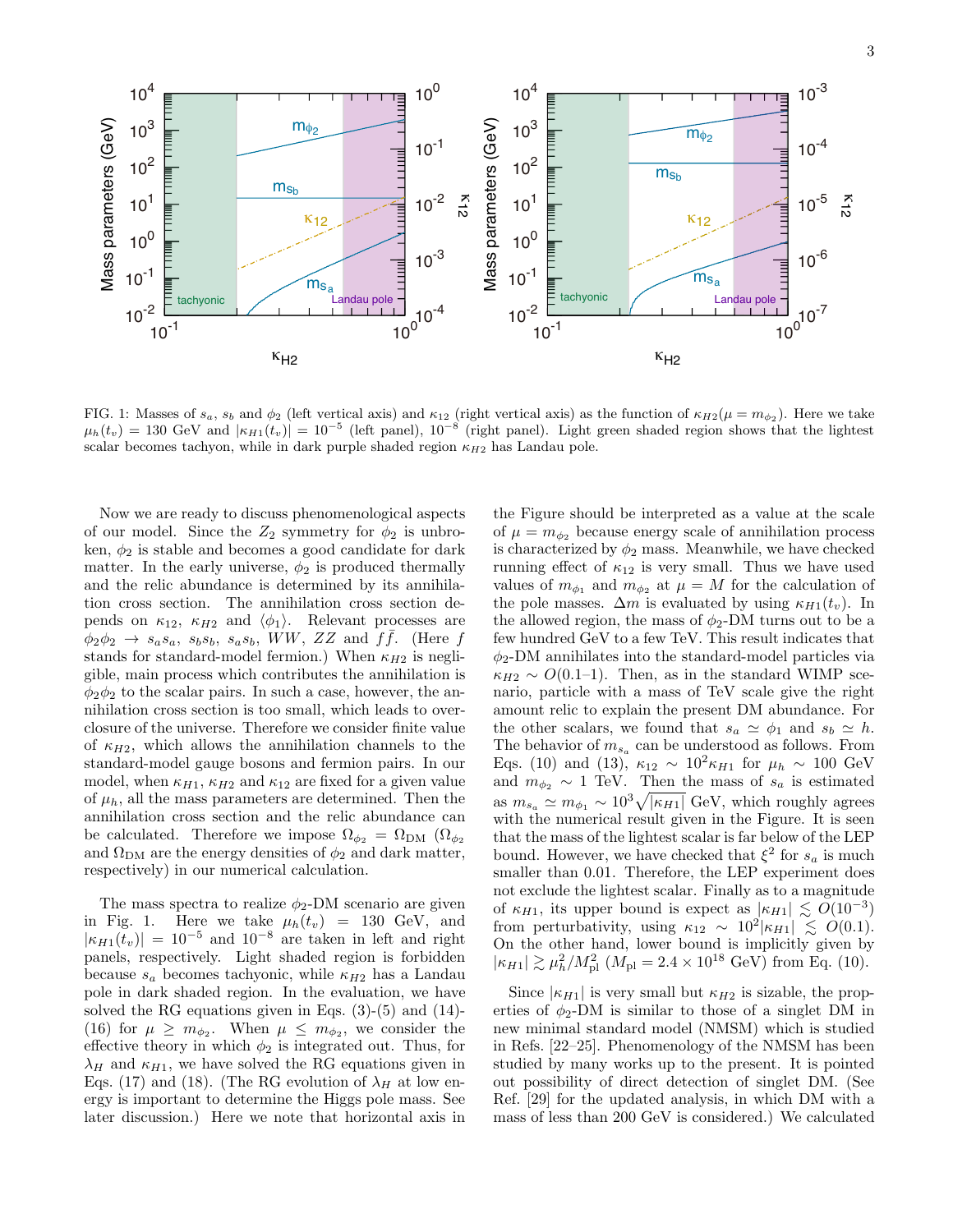spin independent cross section of  $\phi_2$ -DM with nucleon by following [30] to include gluon contribution with QCD correction. Then the cross section turns out to be about  $10^{-45}$  cm<sup>2</sup> for  $m_h = 125$  GeV. The result has less dependence on  $\kappa_{H2}$  in the region where  $|\kappa_{H1}| \lesssim 10^{-5}$ . Thus it may be difficult to detect  $\phi_2$ -DM in the near future direct detection experiments.

The new singlet scalars also have impact on the RG evolution of the Higgs quartic coupling. In the standard model,  $\lambda_H$  gets negative below Planck scale for  $\mu_h(t_v) \lesssim 135 \text{ GeV}$  at the one-loop level RG equations. In careful evaluation of the Higgs pole mass at two-loop level, it is shown the Higgs pole mass should be larger than about 130 GeV in order for the Higgs potential to be stable up to Planck scale  $[5, 6]^2$  In the recent work the Higgs lower mass bound in the NMSM is calculated carefully at one-loop level. It is shown in Ref. [28] that the Higgs lower mass bound turns out to be around 130 GeV in the NMSM. In order to see the impact of the new scalars to the Higgs potential in our model, we solved the RG equations given in Eqs.  $(3)-(5)$  and  $(14)-$ (16) for  $\mu \ge m_{\phi_2}$  and Eqs. (17) and (18) for  $\mu \le m_{\phi_2}$ . In the present scenario sizable  $\kappa_{H2}$  tends to increase  $\lambda_H$ , then it turns out that  $\lambda_H$  is positive up to Planck scale when  $\mu_H(t_v) \gtrsim 120 \text{ GeV}$ , taking possible largest value for  $\kappa_{H2}$ . Following the procedure given in Ref. [5], we calculated the Higgs pole mass at one-loop level,<sup>3</sup> and obtained  $m_h \simeq 123$  GeV for  $\mu_h = 120$  GeV. This means that the Higgs potential is stabilized up to Planck scale when the Higgs pole mass is larger than about 120 GeV. However, since this result is based on the one-loop RG calculation, the lower Higgs mass bound might be changed by a few GeV in more accurate calculation of the pole mass. Such an analysis is beyond the scope of this Letter. It will be given elsewhere.

Finally we note on cosmological problem in our model. Since there is also  $Z_2$  symmetry under transformation,  $\phi_1 \rightarrow -\phi_1$ , domain wall is formed as a topological defect when the discrete symmetry breaks spontaneously. If the domain wall is stable or long-lived, it would affect the primordial density fluctuation in the early universe to give unobserved anisotropy in cosmic microwave background (CMB). However, such a problem might be avoided if one consider higher dimensional operator which is suppressed by Planck mass which explicitly breaks the  $Z_2$  symmetry, *e.g.*,  $\phi_1^5/M_{\text{pl}}$ , assuming that scale invariance is broken at Planck scale. Then, two degenerate vacua splits to true and false vacua. The energy density of the domain wall is roughly estimated as  $\rho_{DW} \sim \sigma/R$  where  $\sigma$  is the tension of the domain wall and  $R = M_{\rm pl}/TT_{\rm sb}$  is the scale of the domain wall. Here T is temperature and  $T_{sb}$  is the

temperature at the discrete symmetry breaking [31]. If the energy difference is larger than that of the domain wall, the false vacuum is destroyed by the true vacuum before the domain wall dominates the energy density of the universe. Consequently, the anisotropy in the CMB is avoided. In our case  $\sigma \sim M^3$  and  $T_{sb} \sim M$ . Thus at the temperature  $\rho_{\text{DW}} \sim \rho_R (\sim T^4)$ ,  $\rho_{\text{DW}}$  would be  $\sim (M^4/M_{\rm pl})^{4/3}$ . On the other hand, the energy difference between true and false vacuum is  $M^5/M_{\text{pl}}$ . Therefore, the requirement for avoiding the domain wall problem is sufficiently satisfied in our model. Another way to avoid the domain wall problem is to consider reheating temperature less than the VEV of  $\phi_1$ . Then the large entropy production at the reheating dilutes the domain wall.

In conclusion we have studied classically scaleinvariant standard model with the new scalar singlets, as a solution for the hierarchy problem. In our model one scalar has the VEV and breaks the scale invariance, then the EW symmetry breaking occurs. Although this scalar mixes with the standard-model Higgs boson, the mixing is so small that the Higgs phenomenology at the collider is unchanged. The other scalar acquires its mass from the VEV and becomes a good candidate for dark matter. It is found that dark matter with a mass of a TeV scale is realized for various value of the VEV. This scalar has sizable coupling to the Higgs and it may be possible to stabilize the Higgs potential when the Higgs mass is larger than  $\sim$ 120 GeV.

*Acknowledgements:* The author is grateful to Mark B. Wise for meaningful discussions and careful reading of the manuscript. The author also thanks Norimi Yokozaki for useful comments and discussions. The work was supported in part by the U.S. Department of Energy under contract No. DE-FG02-92ER40701, and by the Gordon and Betty Moore Foundation.

## Appendix

In the appendix, we give the RG equations for  $\kappa_{H1}$ ,  $\kappa_{H2}$  and  $\lambda_H$  and the annihilation cross section of  $\phi_2$ .

The RG equations for  $\kappa_{H1}$ ,  $\kappa_{H2}$  and  $\lambda_H$  are obtained as

$$
16\pi^2 \frac{d\kappa_{H1}}{dt} = 4\kappa_{H1}^2 + \kappa_{H2}\kappa_{12} + \kappa_{H1}(2\gamma_h + 3\lambda_1 + 6\lambda_H),
$$
\n(14)

$$
16\pi^2 \frac{d\kappa_{H2}}{dt} = 4\kappa_{H2}^2 + \kappa_{H1}\kappa_{12} + \kappa_{H2}(2\gamma_h + 3\lambda_2 + 6\lambda_H),
$$
\n(15)

$$
16\pi^2 \frac{d\lambda_H}{dt} = 12\lambda_H^2 + 4\lambda_H \gamma_h - 12y_t^4
$$
  
 
$$
+ \frac{3}{4}(g_1^4 + 2g_1^2 g_2^2 + 3g_2^4) + \kappa_{H1}^2 + \kappa_{H2}^2.
$$
 (16)

Here  $\gamma_h = -(9/4)g_2^2 - (3/4)g_1^2 + 3y_t^2$  ( $g_1$ ,  $g_2$  and  $y_t$  are

<sup>&</sup>lt;sup>2</sup> When  $m_h \lesssim 130 \text{ GeV}$ , the Higgs potential has another deeper minimum below Planck scale. However, lifetime of the EW vacuum is longer than the age of universe when  $m_h \gtrsim 115 \text{ GeV}$ 

<sup>[8].</sup>  $\frac{8}{3}$  In Ref. [5], they solve RG equations at two-loop level.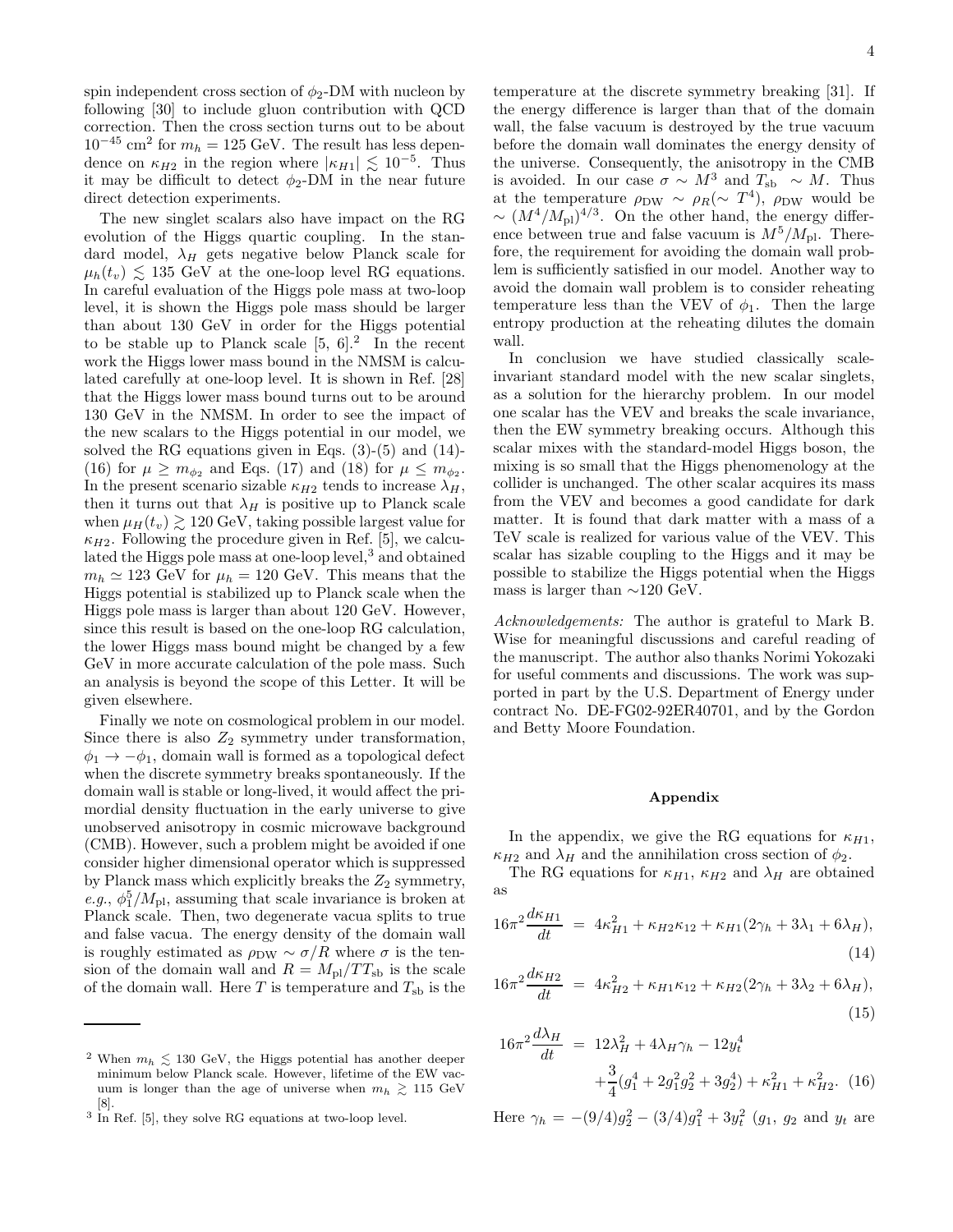$U(1)_Y$ ,  $SU(2)_L$  gauge couplings and top Yukawa coupling, respectively). In the calculation, we also solve the RG equations for gauge and top Yukawa couplings. In the evaluation of the running of top Yukawa, we use initial condition,  $y_t(\mu = m_t) = \sqrt{2}m_t(1 + 4\alpha_s(m_t)/3\pi)^{-1}/v$ where  $m_t = 171$  GeV and  $\alpha_s(m_t)$  is strong coupling at the scale of  $\mu = m_t$  [6]. For  $\mu \leq m_{\phi_2}$ ,  $\phi_2$  is integrated out. Since we need to know the running of  $\lambda_H$  in this energy region for the determination of the Higgs pole mass, we use RG equations:

$$
16\pi^2 \frac{d\lambda_H}{dt} = 12\lambda_H^2 + 4\lambda_H \gamma_h - 12y_t^4
$$
  
 
$$
+ \frac{3}{4}(g_1^4 + 2g_1^2g_2^2 + 3g_2^4) + \kappa_{H1}^2, \quad (17)
$$

$$
16\pi^2 \frac{d\kappa_{H1}}{dt} = 4\kappa_{H1}^2 + \kappa_{H1}(2\gamma_h + 3\lambda_1 + 6\lambda_H). \tag{18}
$$

Although we have solved the RG equation for  $\kappa_{H1}$ , it turns out that the influence of  $\kappa_{H1}$  on  $\lambda_H$  is very small. Thus the running of  $\lambda_H$  is almost the same as in the standard model for  $\mu \leq m_{\phi_2}$ .

The annihilation cross sections of  $\phi_2$  for each channel,  $\phi_2 \phi_2 \rightarrow s_a s_a$ ,  $s_b s_b$ ,  $s_a s_b$ , WW, ZZ and ff, are given as follows:

$$
\sigma v(\phi_2 \phi_2 \to s_a s_a) = \frac{\beta_i(m_{s_a}, m_{s_a})}{64\pi m_{\phi_2}^2} \mathcal{M}_{aa}^2, \qquad (19)
$$

$$
\sigma v(\phi_2 \phi_2 \to s_b s_b) = \frac{\beta_i(m_{s_b}, m_{s_b})}{64\pi m_{\phi_2}^2} \mathcal{M}_{bb}^2, \qquad (20)
$$

$$
5\,
$$

$$
\sigma v(\phi_2 \phi_2 \to s_a s_b) = \frac{\beta_i(m_{s_a}, m_{s_b})}{32\pi m_{\phi_2}^2} \mathcal{M}_{ab}^2,
$$
\n
$$
\sigma v(\phi_2 \phi_2 \to WW) = \frac{g_2^2 \beta_i(m_W, m_W)}{16\pi m_{\phi_2}^2} \mathcal{M}^2
$$
\n
$$
\times \frac{m_W^2}{m_{\phi_2}^2} \Big[ 1 + \frac{1}{2} \Big( 1 - \frac{2m_{\phi_2}^2}{m_W^2} \Big)^2 \Big],
$$
\n(22)

$$
\sigma v(\phi_2 \phi_2 \to ZZ) = \frac{g_Z^2 \beta_i (m_Z, m_Z)}{32 \pi m_{\phi_2}^2} \mathcal{M}^2
$$

$$
\times \frac{m_Z^2}{m_{\phi_2}^2} \Big[ 1 + \frac{1}{2} \Big( 1 - \frac{2m_{\phi_2}^2}{m_Z^2} \Big)^2 \Big],
$$
(23)
$$
\sigma v(\phi_2 \phi_2 \to f\bar{f}) = \frac{y_f^2 \beta_i (m_f, m_f)}{8 \pi m_{\phi_2}^2} \Big( 1 - \frac{m_f^2}{m_{\phi_2}^2} \Big) \mathcal{M}^2.
$$
(24)

Here  $g_Z = \sqrt{g_1^2 + g_2^2}$ , and  $m_W$  and  $m_Z$  are W and Z boson masses, respectively.  $m_f$  is fermion mass and its Yukawa coupling is given by  $y_f = \sqrt{2}m_f/v$ .  $\beta_i$  is defined as  $\beta_i^2(m_1, m_2) = (s^2 - 2s(m_1^2 + m_2^2) + (m_1^2 - m_2^2)^2)/s^2$ with  $s = 4m_{\phi_2}^2$ . The matrix elements of the scattering,  $\mathcal{M}_{aa}$ ,  $\mathcal{M}_{bb}$  and  $\mathcal{M}$ , are obtained as

$$
\mathcal{M}_{aa} = -(\kappa_{12}\cos^2\theta_s + \kappa_{H2}\sin^2\theta_s) + \frac{2(\kappa_{12}\cos\theta_s M + \kappa_{H2}\sin\theta_s v)^2}{2m_{\phi_2}^2 - m_{s_a}^2},\tag{25}
$$

$$
\mathcal{M}_{bb} = -(\kappa_{12}\sin^2\theta_s + \kappa_{H2}\cos^2\theta_s) + \frac{2(-\kappa_{12}\sin\theta_s M + \kappa_{H2}\cos\theta_s v)^2}{2m_{\phi_2}^2 - m_{s_b}^2},
$$
\n(26)

$$
\mathcal{M}_{ab} = (\kappa_{12} - \kappa_{H2}) \cos^2 \theta_s \sin^2 \theta_s - (\kappa_{12} \cos \theta_s M + \kappa_{H2} \sin \theta_s v)(-\kappa_{12} \sin \theta_s M + \kappa_{H2} \cos \theta_s v) \times \left[\frac{1}{t - m_{\phi_2}^2} + \frac{1}{u - m_{\phi_2}^2}\right],
$$

$$
\mathcal{M} = m_{\phi_2} \left[ \frac{(\kappa_{12} \cos \theta_s M + \kappa_{H2} \sin \theta_s v) \sin \theta_s}{4m_{\phi_2}^2 - m_{s_a}^2} + \frac{(-\kappa_{12} \sin \theta_s M + \kappa_{H2} \cos \theta_s v) \cos \theta_s}{4m_{\phi_2}^2 - m_{s_b}^2} \right].
$$
\n(27)

Here  $t = m_{\phi_2}^2 + m_{s_a}^2 - 2m_{\phi_2}(m_{s_a}^2 + m_{\phi_2}^2 \beta_i^2 (m_{s_a}, m_{s_b}))^{1/2}$  and  $u = m_{\phi_2}^2 + m_{s_b}^2 - 2m_{\phi_2}(m_{s_b}^2 + m_{\phi_2}^2 \beta_i^2 (m_{s_a}, m_{s_b}))^{1/2}$ .

- [1] N. Cabibbo, L. Maiani, G. Parisi and R. Petronzio, Nucl. Phys. B 158, 295 (1979).
- [2] M. A. B. Beg, C. Panagiotakopoulos and A. Sirlin, Phys. Rev. Lett. 52, 883 (1984).
- [3] M. Lindner, Z. Phys. C31, 295 (1986).
- [4] G. Altarelli, G. Isidori, Phys. Lett. B337, 141-144 (1994).
- [5] J. A. Casas, J. R. Espinosa, M. Quiros, A. Riotto, Nucl.

Phys. B436, 3-29 (1995). [arXiv:hep-ph/9407389 [hepph]].

- [6] J. A. Casas, J. R. Espinosa, M. Quiros, Phys. Lett. B342, 171-179 (1995). [hep-ph/9409458].
- [7] T. Hambye, K. Riesselmann, Phys. Rev. D55, 7255-7262 (1997). [hep-ph/9610272].
- [8] J. Ellis, J. R. Espinosa, G. F. Giudice, A. Hoecker, A. Riotto, Phys. Lett. B679, 369-375 (2009). [arXiv:0906.0954